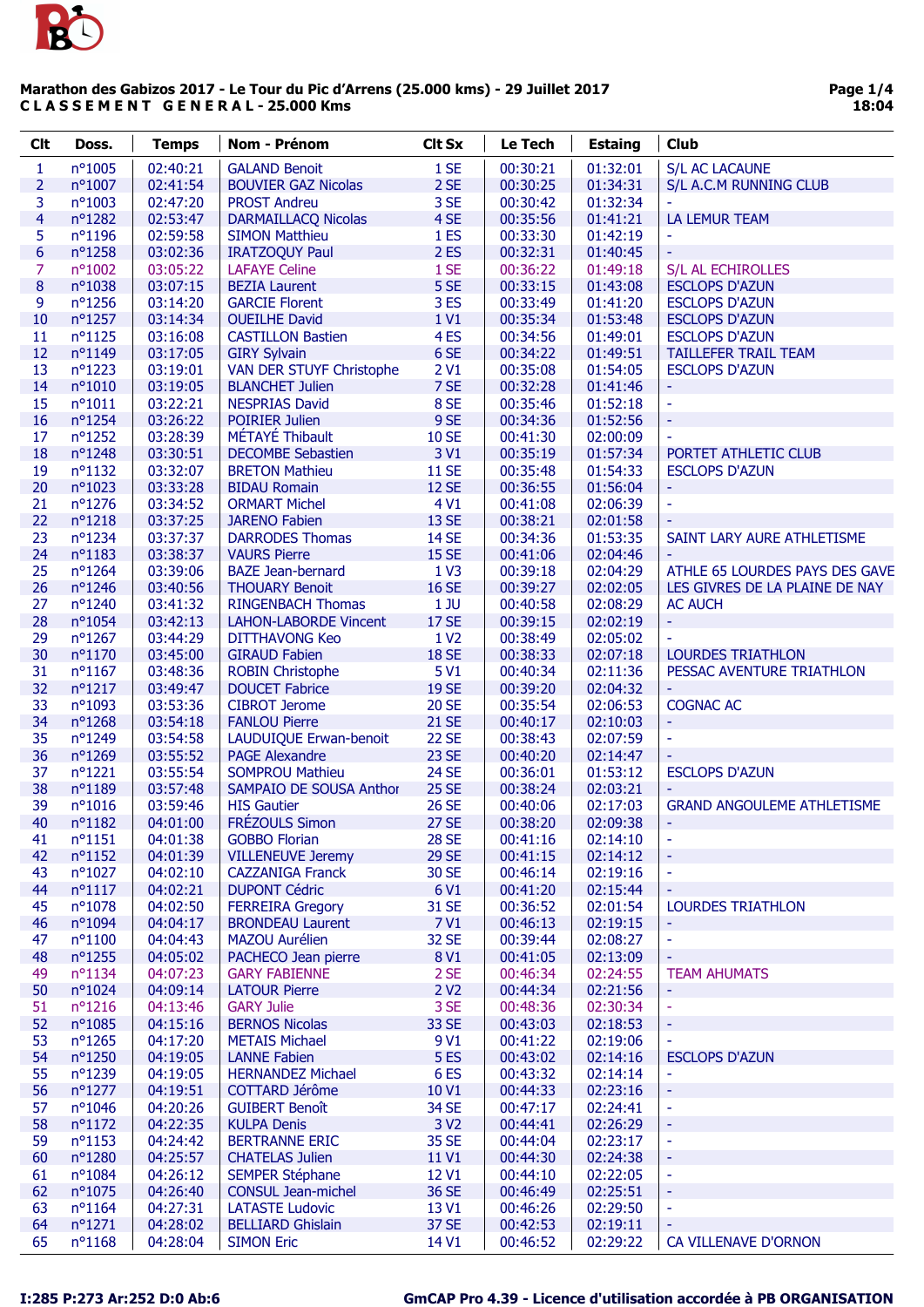

| <b>Clt</b> | Doss.                | <b>Temps</b>         | Nom - Prénom                                        | <b>Clt Sx</b>                    | Le Tech              | <b>Estaing</b>       | <b>Club</b>                    |
|------------|----------------------|----------------------|-----------------------------------------------------|----------------------------------|----------------------|----------------------|--------------------------------|
| 66         | nº1262               | 04:28:10             | <b>FAISSE Thibaut</b>                               | $2$ JU                           | 00:40:46             | 02:21:14             | ÷                              |
| 67         | nº1190               | 04:28:41             | <b>CANTET Julien</b>                                | <b>38 SE</b>                     | 00:47:06             | 02:26:58             | ä,                             |
| 68         | nº1135               | 04:28:41             | <b>RABASSA Christophe</b>                           | 4 V <sub>2</sub>                 | 00:45:06             | 02:29:41             | <b>PESSAC AC</b>               |
| 69         | n°1009               | 04:29:51             | <b>ACHBAR Alima</b>                                 | 4 SE                             | 00:41:09             | 02:20:04             |                                |
| 70         | nº1048               | 04:30:02             | <b>CASTELLÀ BATLLORI Andre</b>                      | 3JU                              | 00:44:39             | 02:29:41             | Ξ                              |
| 71         | nº1088               | 04:31:35             | <b>BIDAU Thierry</b>                                | 5 V <sub>2</sub>                 | 00:45:20             | 02:28:37             | $\blacksquare$                 |
| 72         | n°1069               | 04:32:29             | <b>PAILLE Nicolas</b>                               | 39 SE                            | 00:42:26             | 02:23:01             | $\Box$                         |
| 73         | nº1207               | 04:36:37             | <b>CLERC Adrien</b>                                 | <b>40 SE</b>                     | 00:49:12             | 02:37:52             | ä,                             |
| 74         | n°1150               | 04:37:39             | <b>BERTRANNE Jerome</b>                             | 15 V1                            | 00:46:00             | 02:36:17             |                                |
| 75         | n°1199               | 04:37:46             | <b>DUBREUIL Gregory</b>                             | 16 V1                            | 00:44:25             | 02:27:52             | PESSAC AC                      |
| 76         | nº1136               | 04:37:55             | <b>BESSARD Cyriaque</b>                             | <b>41 SE</b>                     | 00:44:43             | 02:30:05             | ۳                              |
| 77         | $n^o$ 1115           | 04:37:59             | <b>BONNAC Celine</b>                                | 1 V1                             | 00:45:27             | 02:35:06             | $\Box$                         |
| 78         | n°1129               | 04:37:59             | <b>BERDOULAT Renaud</b>                             | <b>42 SE</b>                     | 00:54:12             | 02:37:31             |                                |
| 79         | nº1222               | 04:39:07             | <b>RAFFAUD Frederic</b>                             | 6 V <sub>2</sub>                 | 00:50:27             | 02:37:44             | <b>CLUB IBM FRANCE</b>         |
| 80         | $n^o$ 1121           | 04:39:10             | <b>FREZOULS Julien</b>                              | 17 V1                            | 00:46:20             | 02:31:01             |                                |
| 81         | nº1247               | 04:39:28             | <b>MOUTIER Bruno</b>                                | 7 V <sub>2</sub>                 | 00:42:54             | 02:22:52             | ÷                              |
| 82         | $n^{\circ}1062$      | 04:39:32             | <b>BONNEFOUS Freddy</b>                             | <b>43 SE</b>                     | 00:44:16             | 02:31:28             | $\Box$                         |
| 83         | $n^{\circ}1032$      | 04:40:08             | <b>BRIOTTET Pierre</b>                              | <b>44 SE</b>                     | 00:43:10             | 02:30:03             | ä,                             |
| 84         | nº1146               | 04:41:20             | <b>ERDOCIO Régis</b>                                | <b>45 SE</b>                     | 00:48:36             | 02:32:52             |                                |
| 85         | nº1068               | 04:41:58             | <b>ETOURNEUX Delphine</b>                           | 2 <sub>V1</sub>                  | 00:48:46             | 02:41:45             | <b>ENTENTE DES MAUGES*</b>     |
| 86         | nº1194               | 04:42:04             | <b>GAZDA Mariusz</b>                                | 18 V1                            | 00:46:33             | 02:31:32             | ÷                              |
| 87         | $n^o$ 1231           | 04:42:06             | <b>FOULON Richard</b>                               | 19 V1                            | 00:46:52             | 02:35:14             | $\blacksquare$                 |
| 88         | nº1226               | 04:42:27             | <b>PARROU Michaël</b>                               | <b>46 SE</b>                     | 00:49:45             | 02:37:52             |                                |
| 89         | nº1285               | 04:42:29             | <b>CASTAINGS Lionel</b>                             | 20 V1                            | 00:47:26             | 02:33:30             | <b>UA LOURDES</b>              |
| 90         | $n^o$ 1131           | 04:42:32             | <b>SARAZIN Christophe</b>                           | <b>47 SE</b>                     | 00:47:11             | 02:34:20             | ۳                              |
| 91         | nº1042               | 04:42:39             | <b>ARRIBARAT Stephane</b>                           | 21 V1                            | 00:43:16             | 02:22:50             | $\blacksquare$                 |
| 92         | n°1089               | 04:43:11             | <b>BIDAU Bruno</b>                                  | 8 V <sub>2</sub>                 | 00:45:16             | 02:30:59             |                                |
| 93         | $n^{\circ}1037$      | 04:43:36             | <b>ROUALDES Jacques</b>                             | 2 <sub>V3</sub>                  | 00:45:53             | 02:36:54             | STADE RODEZ ATHLETISME*        |
| 94         | nº1082               | 04:43:54             | <b>METAYER David</b>                                | 22 V1                            | 00:44:58             | 02:30:47             | ٠                              |
| 95         | nº1187               | 04:44:48             | <b>MURRE Jerome</b>                                 | <b>48 SE</b>                     | 00:46:58             | 02:33:39             | LES GIVRES DE LA PLAINE DE NAY |
| 96         | n°1169               | 04:44:56             | <b>GIAVARINI Mickaël</b>                            | <b>49 SE</b>                     | 00:47:18             | 02:38:22             | ۳                              |
| 97         | nº1130               | 04:45:45             | <b>LAFFORGUE Clement</b>                            | <b>50 SE</b>                     | 00:45:21             | 02:29:41             | $\blacksquare$                 |
| 98         | nº1175               | 04:45:55             | <b>LETORD Guillaume</b>                             | <b>51 SE</b>                     |                      |                      | ÷                              |
| 99<br>100  | nº1060<br>$n^o$ 1163 | 04:46:10<br>04:46:39 | <b>DELON Julien</b><br><b>GAUTIER Jean francois</b> | <b>52 SE</b><br>9 V <sub>2</sub> | 00:43:49<br>00:48:14 | 02:29:02<br>02:39:25 | ä,                             |
| 101        | nº1033               | 04:49:38             | <b>PREVOT Daniel</b>                                | 23 V1                            | 00:43:40             | 02:38:13             | S/L AC VILLENEUVE D'ASCQ       |
| 102        | nº1029               | 04:50:23             | PERCHICOT Jean-bruno                                | 10 <sub>V2</sub>                 | 00:47:25             | 02:41:42             | <b>UA LOURDES</b>              |
| 103        | $n^o$ 1064           | 04:50:40             | <b>BOUCHER Arnaud</b>                               | 53 SE                            | 00:47:42             | 02:40:03             |                                |
| 104        | nº1202               | 04:50:51             | <b>RAIROLLE David</b>                               | 24 V1                            | 00:47:00             | 02:41:43             | ATHLETIC CLUB DE PAREMPUYRE    |
| 105        | $n^{\circ}1030$      | 04:51:34             | <b>GAUME Sebastien</b>                              | <b>54 SE</b>                     | 00:44:37             | 02:30:16             | <b>LOURDES TRIATHLON</b>       |
| 106        | nº1076               | 04:51:54             | <b>MANAUT Véronique</b>                             | 3 V1                             | 00:48:45             | 02:45:30             | ÷                              |
| 107        | $n^o$ 1253           | 04:52:20             | <b>BAUP Jean luc</b>                                | 25 V1                            | 00:45:32             | 02:26:08             | ä,                             |
| 108        | nº1263               | 04:53:05             | <b>AZNAR Alexandre</b>                              | <b>55 SE</b>                     | 00:47:04             | 02:35:15             |                                |
| 109        | $n^o$ 1133           | 04:53:15             | <b>KADIOGLU Aurelie</b>                             | 5 SE                             | 00:52:40             | 02:50:09             | LES ZINZINS DES COTEAUX 31     |
| 110        | nº1259               | 04:53:38             | <b>LARRIBERE Michael</b>                            | <b>56 SE</b>                     | 00:45:22             | 02:30:18             |                                |
| 111        | nº1229               | 04:54:15             | <b>MEIRIEU Sébastien</b>                            | <b>57 SE</b>                     | 00:46:24             | 02:38:48             | ÷                              |
| 112        | $n^o$ 1111           | 04:54:18             | <b>COIRIER David</b>                                | 26 V1                            | 00:41:10             | 02:18:12             | Η                              |
| 113        | $n^o$ 1191           | 04:55:24             | <b>DESCHAMP Frederic</b>                            | 27 V1                            | 00:46:07             | 02:31:52             | ÷                              |
| 114        | $n^o$ 1118           | 04:55:28             | <b>MONTAGNINI Olivier</b>                           | <b>58 SE</b>                     | 00:43:32             | 02:30:08             | ۳                              |
| 115        | nº1028               | 04:55:43             | <b>CARLU Marc</b>                                   | <b>59 SE</b>                     | 00:46:28             | 02:37:41             | ÷                              |
| 116        | nº1036               | 04:55:52             | <b>PERRIN Hervé</b>                                 | 11 V <sub>2</sub>                | 00:47:24             | 02:40:58             | Ξ                              |
| 117        | $n^o$ 1243           | 04:56:43             | <b>LATASTE Laurent</b>                              | 28 V1                            | 00:46:38             | 02:29:49             | ÷                              |
| 118        | $n^o$ 1155           | 04:57:50             | <b>VIGNAU Christophe</b>                            | 29 V1                            | 00:50:37             | 02:31:44             | ۳                              |
| 119        | $n^o$ 1013           | 04:57:58             | <b>LE GUEN Bruno</b>                                | 12 V <sub>2</sub>                | 00:45:54             | 02:36:10             | ÷                              |
| 120        | nº1244               | 04:58:37             | <b>BARRE Nicolas</b>                                | 30 V1                            | 00:48:54             | 02:31:50             | ۰                              |
| 121        | nº1241               | 04:59:01             | <b>PELLEFIGUE Fabrice</b>                           | 31 V1                            | 00:48:58             | 02:44:43             | ÷                              |
| 122        | nº1096               | 04:59:49             | <b>BEAUDA Jérome</b>                                | 32 V1                            | 00:46:45             | 02:49:20             |                                |
| 123        | nº1080               | 05:00:29             | <b>BOCQUET Laurent</b>                              | 13 V <sub>2</sub>                | 00:45:58             | 02:41:48             | LES GIVRES DE LA PLAINE DE NAY |
| 124        | nº1098               | 05:01:10             | <b>FONSECA Olivier</b>                              | 60 SE                            | 00:47:21             | 02:40:00             |                                |
| 125        | $n^o$ 1108           | 05:01:25             | <b>GARNIER Anthony</b>                              | 33 V1                            | 00:47:55             | 02:42:04             | ÷                              |
| 126        | $n^o$ 1105           | 05:01:31             | <b>DENEITS Alexandre</b>                            | 61 SE                            | 00:45:05             | 02:30:53             | Ξ                              |
| 127        | $n^o$ 1281           | 05:01:33             | <b>ANTHIAN Christophe</b>                           | 34 V1                            | 00:48:03             | 02:39:24             | ÷                              |
| 128        | $n^o$ 1128           | 05:01:34             | <b>GALY Alain</b>                                   | 3 V3                             | 00:49:45             | 02:38:06             | Η                              |
| 129        | $n^{\circ}1056$      | 05:02:01             | <b>LEQUERTIER Thierry</b>                           | 14 V <sub>2</sub>                | 00:49:50             | 02:48:54             | ۰                              |
| 130        | nº1238               | 05:02:53             | <b>TICHADOU Andre</b>                               | 4 V3                             | 00:54:19             | 02:47:55             | ٠                              |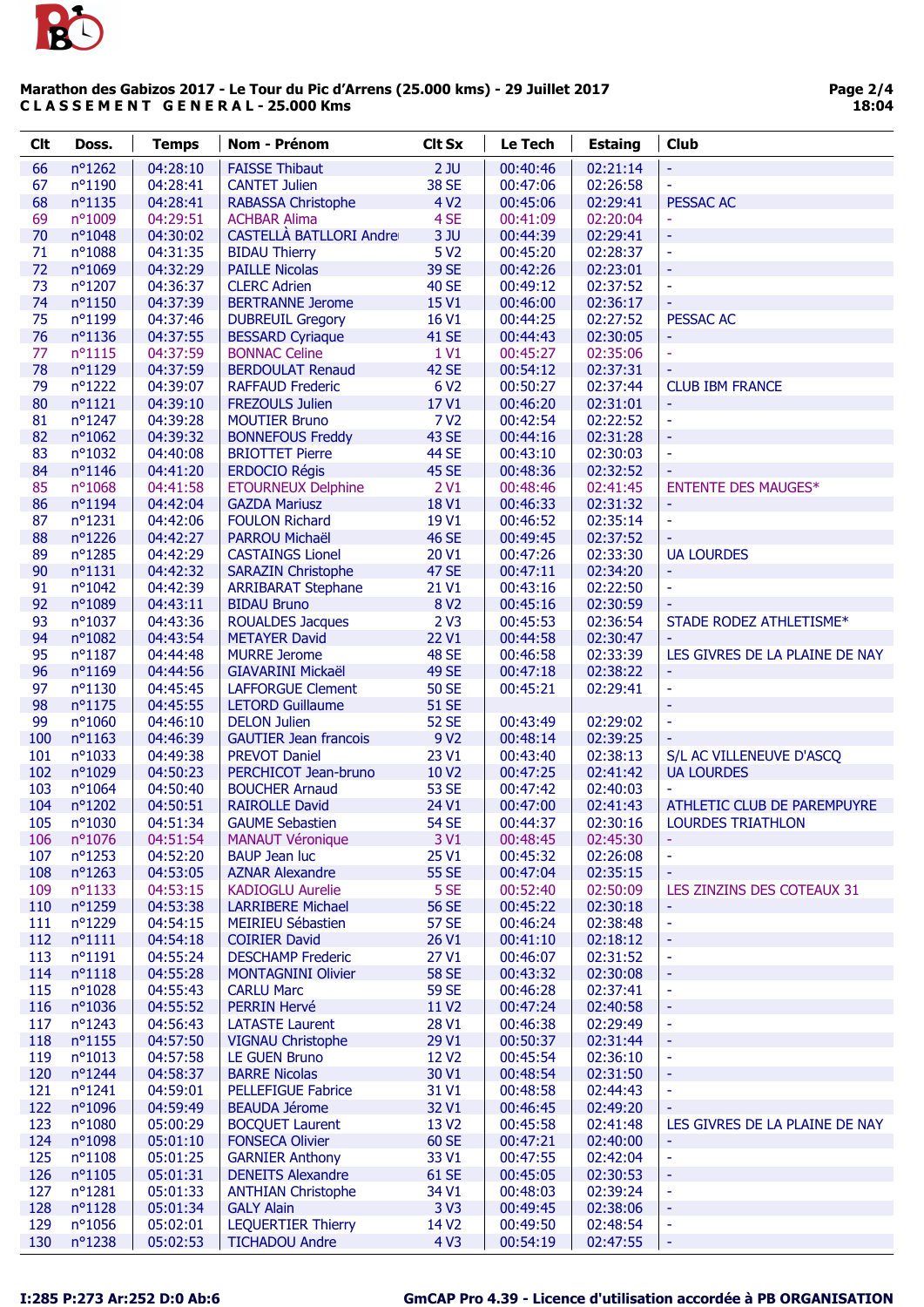

| <b>Clt</b> | Doss.            | <b>Temps</b> | <b>Nom - Prénom</b>              | <b>Clt Sx</b>     | Le Tech  | <b>Estaing</b> | Club                           |
|------------|------------------|--------------|----------------------------------|-------------------|----------|----------------|--------------------------------|
| 131        | nº1004           | 05:03:43     | <b>GAYRAUD Aurélie</b>           | 6 SE              | 00:50:51 | 02:50:39       |                                |
| 132        | nº1095           | 05:06:04     | <b>REYMONDAUD Frederic</b>       | 15 V <sub>2</sub> | 00:49:39 | 02:47:33       | LES GIVRES DE LA PLAINE DE NAY |
| 133        | $n^o1112$        | 05:06:22     | <b>VATRE Sonia</b>               | 4 V1              | 00:52:30 | 02:53:18       |                                |
| 134        | $n^o$ 1126       | 05:07:08     | NIVLET Elena camelia             | 7 SE              | 00:51:44 | 02:53:22       | $\equiv$                       |
| 135        | $n^o$ 1188       | 05:07:33     | <b>LOISELLE Thierry</b>          | 62 SE             | 00:47:50 | 02:42:02       |                                |
| 136        | nº1044           | 05:07:34     | <b>WIETRICH Francois</b>         | 35 V1             | 00:48:52 | 02:48:59       | S/L AC CESSON                  |
| 137        | $n^{\circ}1067$  | 05:09:08     | <b>CHARRIER Pascale</b>          | 5 V1              | 00:56:33 | 03:06:05       | AC ROCHE-SUR-YON *             |
| 138        | $n^o$ 1018       | 05:09:08     | <b>CHARRIER Sebastien</b>        | 36 V1             | 00:56:26 | 03:06:07       |                                |
| 139        | nº1220           | 05:09:50     | <b>DUCOS Olivier</b>             | 63 SE             | 00:51:18 | 02:45:12       |                                |
| 140        | nº1270           | 05:09:52     | <b>GREZE GEOFFREY</b>            | 4JU               | 00:48:32 | 02:51:51       | $\overline{\phantom{a}}$       |
| 141        | $n^o$ 1122       | 05:09:53     | <b>BARES Gerald</b>              | 37 V1             | 00:52:01 | 02:40:27       | $\sim$                         |
| 142        | nº1283           | 05:10:00     | DA COSTA Alexandre               | <b>64 SE</b>      | 00:46:05 | 02:47:28       | Ξ                              |
| 143        | $n^o$ 1177       | 05:10:01     | <b>ROUSSIE Séverine</b>          | 6 V1              | 00:52:56 | 02:51:10       | $\sim$                         |
| 144        | n°1091           | 05:10:54     | <b>AMAYA Sébastien</b>           | 65 SE             | 00:52:51 | 02:48:25       | $\overline{\phantom{a}}$       |
| 145        | $n^o$ 1205       | 05:11:29     | <b>BAUDOT Antoine</b>            | 7ES               | 00:41:18 | 02:31:04       | $\equiv$                       |
| 146        | nº1020           | 05:12:09     | <b>PRATCUMIAU Nadine</b>         | 1 V <sub>2</sub>  | 00:52:27 | 02:57:22       | ÷,                             |
| 147        | $n^o$ 1266       | 05:12:16     | <b>BRETTE Eric</b>               | 16 V <sub>2</sub> | 00:46:16 | 02:37:21       | $\equiv$                       |
| 148        | $n^o$ 1154       | 05:13:14     | <b>HAUTBOIS Jean bernard</b>     | 17 V <sub>2</sub> | 00:50:37 | 02:46:46       | Ξ                              |
| 149        | $n^o$ 1127       | 05:13:42     | <b>DENONIN Bruno</b>             | 38 V1             | 00:45:47 | 02:47:25       | $\sim$                         |
| 150        | $n^o$ 1031       | 05:17:41     | <b>TENAILLEAU Guillaume</b>      | 66 SE             | 00:47:15 | 02:51:45       | $\overline{\phantom{a}}$       |
| 151        | nº1208           | 05:19:38     | <b>JOLY Frédéric</b>             | 67 SE             | 00:49:06 | 02:50:01       | $\equiv$                       |
| 152        | nº1204           | 05:20:22     | <b>GUEMANN Matthieu</b>          | 68 SE             | 00:45:13 | 02:39:57       | $\equiv$                       |
| 153        | nº1232           | 05:21:06     | <b>CLAVIÈRE Benjamin</b>         | 69 SE             | 00:44:27 | 02:40:14       | $\overline{\phantom{a}}$       |
| 154        | nº1073           | 05:21:31     | DE CARVALHO Jorge                | 39 V1             | 00:45:29 | 02:28:44       | ÷                              |
| 155        | nº2024           | 05:21:32     | <b>LAPLAGNE Benjamin</b>         | <b>70 SE</b>      | 00:51:10 | 02:53:02       |                                |
| 156        | nº1209           | 05:22:07     | <b>CAPES Cédric</b>              | 71 SE             | 00:48:59 | 02:49:29       |                                |
| 157        | $n^o$ 1138       | 05:22:30     | <b>FRANCHETEAU Guillaume</b>     | <b>72 SE</b>      | 00:56:30 | 03:00:06       |                                |
| 158        | nº1019           | 05:22:42     | <b>BIGAUD Laurence</b>           | 7 V1              | 00:52:29 | 02:58:37       | US MARMANDE ATHLETISME         |
| 159        | $n^o$ 1124       | 05:22:50     | <b>AOUSTIN Didier</b>            | 40 V1             | 00:45:57 | $-1:-36:-40$   | <b>ESCLOPS D'AZUN</b>          |
| 160        | $n^{\circ}1008$  | 05:22:53     | <b>TRICAUD Melanie</b>           | 8 SE              | 00:44:24 | 02:49:22       | <b>ESCLOPS D'AZUN</b>          |
| 161        | $n^o$ 1193       | 05:23:22     | <b>DALMAIS Natalia</b>           | 8 V1              | 00:57:24 | 03:03:09       |                                |
| 162        | nº1192           | 05:23:23     | <b>DALMAIS Frederic</b>          | 41 V1             | 00:57:17 | 03:03:21       | $\omega$                       |
| 163        | $n^o$ 1156       | 05:23:23     | <b>FONDEBILE Geoffrey</b>        | <b>73 SE</b>      | 00:56:08 | 03:07:11       | $\overline{\phantom{a}}$       |
| 164        | nº1086           | 05:24:03     | <b>LEMERCIER Christophe</b>      | <b>74 SE</b>      | 00:46:10 | 02:55:22       | $\blacksquare$                 |
| 165        | nº1230           | 05:24:30     | <b>SOLTANI Damien</b>            | <b>75 SE</b>      | 00:44:45 | 02:51:40       |                                |
| 166        | nº1074           | 05:24:30     | <b>SOLTANI Nourrédine</b>        | 42 V1             | 00:44:58 | 02:54:52       |                                |
| 167        | $n^{\circ}1040$  | 05:24:46     | <b>CAZAUMAYOU Marie-christir</b> | 9 V1              | 00:57:17 | 03:03:55       | LES GIVRES DE LA PLAINE DE NAY |
| 168        | $n^o$ 1081       | 05:24:47     | <b>BERARD Fabien</b>             | 43 V1             | 00:53:29 | 02:50:03       | LES GIVRES DE LA PLAINE DE NAY |
| 169        | $n^o$ 1159       | 05:25:01     | <b>NAVARRET Clément</b>          | <b>76 SE</b>      | 00:49:04 | 02:57:05       |                                |
| 170        | nº1070           | 05:25:19     | <b>WISSE Jaap</b>                | 44 V1             | 00:55:19 | 03:00:12       |                                |
| 171        | $n^{\circ}1026$  | 05:25:37     | <b>MOUTOU Vincent</b>            | 45 V1             | 00:49:31 | 02:54:56       |                                |
| 172        | $n^{\circ}1233$  | 05:25:53     | <b>ROUANNE Julien</b>            | <b>77 SE</b>      | 00:50:05 | 02:57:26       | LES AIGLES DE PAU              |
| 173        | $n^{\circ}1017$  | 05:25:54     | <b>WIMART Eric</b>               | <b>78 SE</b>      | 00:56:22 | 03:00:43       | S A M MERIGNAC TRIATHLON       |
| 174        | $n^{\circ}1140$  | 05:28:42     | <b>LEBRUN Francois</b>           | 5 V3              | 00:56:03 | 02:57:11       | <b>ES BLANQUEFORT</b>          |
| 175        | $n^{\circ}1012$  | 05:30:22     | <b>PARANT Nicolas</b>            | 18 V <sub>2</sub> | 00:48:05 | 02:56:53       |                                |
| 176        | $n^{\circ}1057$  | 05:31:38     | <b>THEAU Francis</b>             | 1 V4              | 00:56:52 | 03:07:36       | <b>AZZURRO PYRENEES 64</b>     |
| 177        | $n^{\circ}1195$  | 05:33:37     | <b>DONNET Damien</b>             | 46 V1             | 00:51:59 | 03:02:21       | US TALENCE*                    |
| 178        | $n^{\circ}1072$  | 05:34:14     | <b>DOUSSET Eric</b>              | 19 V <sub>2</sub> | 00:48:15 | 02:51:33       |                                |
| 179        | $n^{\circ}1261$  | 05:34:30     | <b>BENOIST Colombe</b>           | 9 SE              | 00:52:25 | 02:56:24       | $\blacksquare$                 |
| 180        | $n^{\circ}1274$  | 05:35:08     | <b>MONTEIVO Virginie</b>         | <b>10 SE</b>      | 01:03:22 | 04:32:23       |                                |
| 181        | $n^o$ 1215       | 05:35:44     | <b>PRIM Andre</b>                | 20 V <sub>2</sub> | 00:53:42 | 03:03:19       | LES AIGLES DE PAU              |
| 182        | nº1049           | 05:35:56     | ETCHEGARAY Jérémie               | <b>79 SE</b>      | 00:46:37 | 02:41:25       | $\overline{\phantom{a}}$       |
| 183        | $n^{\circ}1055$  | 05:35:58     | <b>LESEGUE Baptiste</b>          | 80 SE             | 00:44:58 | 02:34:44       | ÷                              |
| 184        | nº1079           | 05:35:59     | <b>AVERBUCH Gael</b>             | 47 V1             | 00:51:22 | 02:51:10       | $\overline{\phantom{a}}$       |
| 185        | $n^{\circ}1087$  | 05:35:59     | <b>LAFITTE Guillaume</b>         | 81 SE             | 00:45:56 | 02:45:11       |                                |
| 186        | $n^o$ 1123       | 05:36:00     | <b>PERALI Patrice</b>            | 82 SE             | 00:48:35 | 02:53:28       | $\omega$                       |
| 187        | $n^{\circ}1147$  | 05:36:05     | <b>MINVIOLE Marie pierre</b>     | 2 V <sub>2</sub>  | 00:57:48 | 03:15:29       | $\overline{\phantom{a}}$       |
| 188        | $n^o$ 1148       | 05:36:05     | <b>MINVIOLE Alizée</b>           | 1ES               | 00:57:48 | 03:15:29       | ۳                              |
| 189        | $n^o$ 1213       | 05:37:15     | <b>THOREAU Sylvain</b>           | 83 SE             | 00:53:47 | 03:04:50       | $\overline{\phantom{a}}$       |
| 190        | $n^o$ 1210       | 05:37:16     | <b>GAUTHIER Cyrille</b>          | 48 V1             | 00:53:45 | 03:09:39       |                                |
| 191        | nº1203           | 05:39:35     | <b>CHINIARD Melanie</b>          | <b>11 SE</b>      | 00:54:10 | 03:06:15       | ATHLETICS COACHING CLUB RAMONV |
| 192        | $n^{\circ}$ 1225 | 05:39:36     | SOUBIELLE-CLOS David             | 49 V1             | 00:49:52 | 02:52:18       | $\equiv$                       |
| 193        | $n^{\circ}1047$  | 05:39:38     | <b>BARREAU Guillaume</b>         | 50 V1             | 00:54:14 | 02:59:57       | $\overline{\phantom{a}}$       |
| 194        | $n^{\circ}1224$  | 05:39:48     | <b>BONNEFON Stephane</b>         | 51 V1             | 00:49:53 | 02:56:33       | ÷                              |
| 195        | $n^o$ 1165       | 05:40:30     | <b>DISPAN Rémi</b>               | 84 SE             | 00:56:10 | 03:05:56       | $\blacksquare$                 |